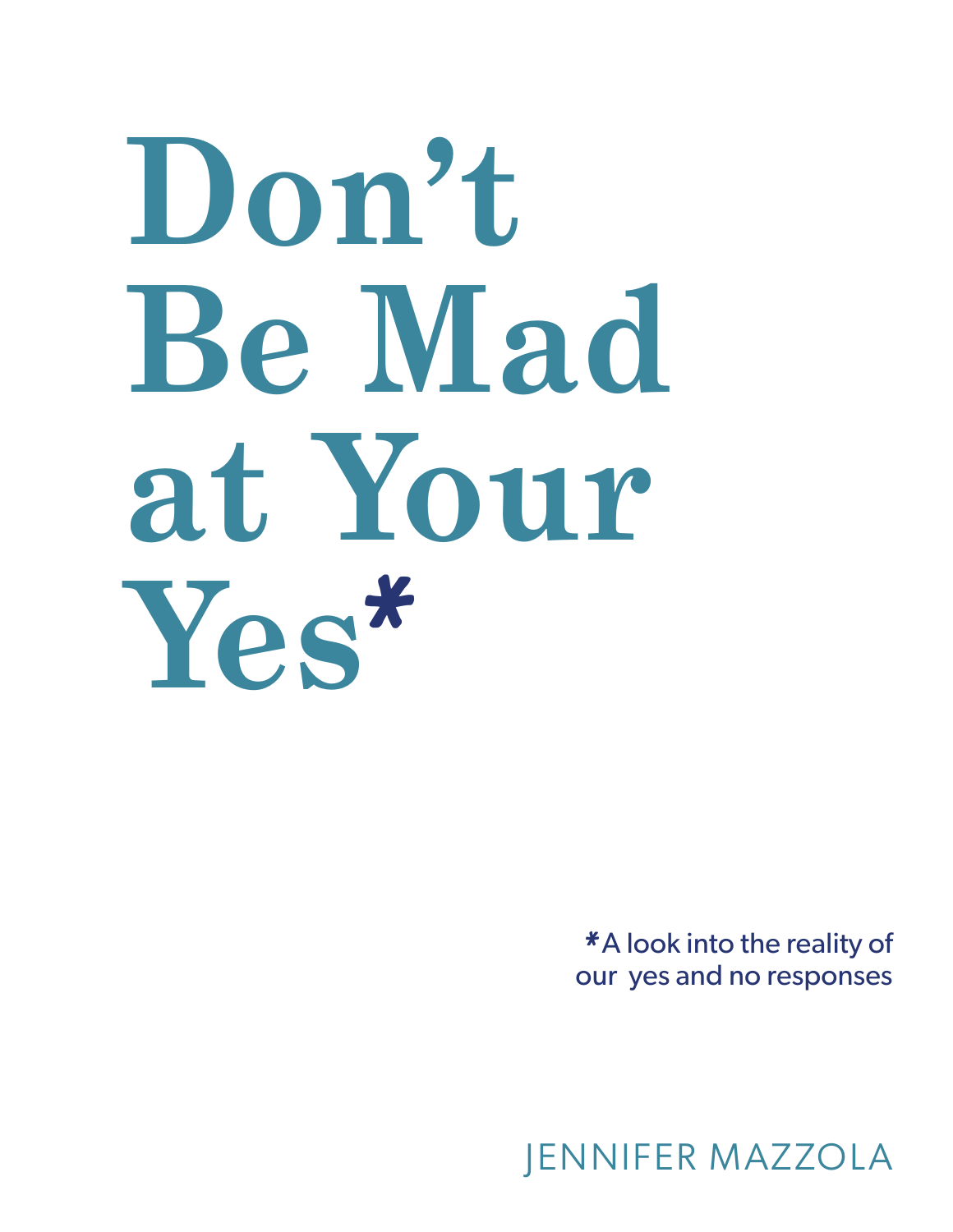#### How to use this study.

I intentionally kept these writings short so you can use these brief moments to reflect on scripture and how certain points impact your daily life.

Use them as a part of your individual daily routine, or maybe read through them as a group. You can read one a day for a week or take a week on each segment. There is always space to go deeper with a passage or a writing, and we hope you will.

Visit **jennifermazzola.com** to schedule a time to talk through things one-on-one with Jenn or talk with a group of friends as you journey together.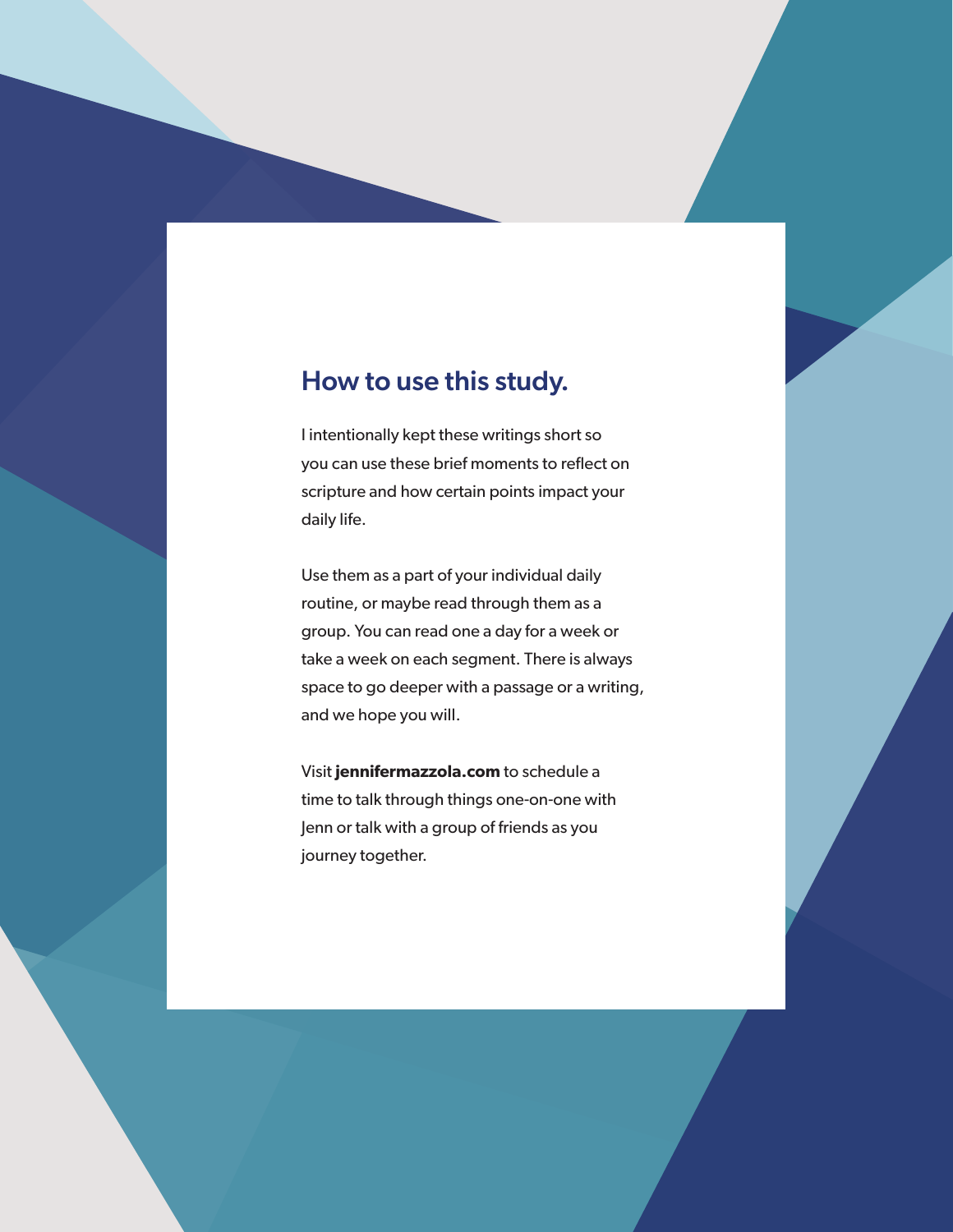# **CONTENTS**

| Introduction 12      |
|----------------------|
| <b>SECTION ONE</b>   |
|                      |
| <b>SECTION TWO</b>   |
|                      |
| <b>SECTION THREE</b> |
|                      |
| <b>SECTION FOUR</b>  |
|                      |
|                      |
|                      |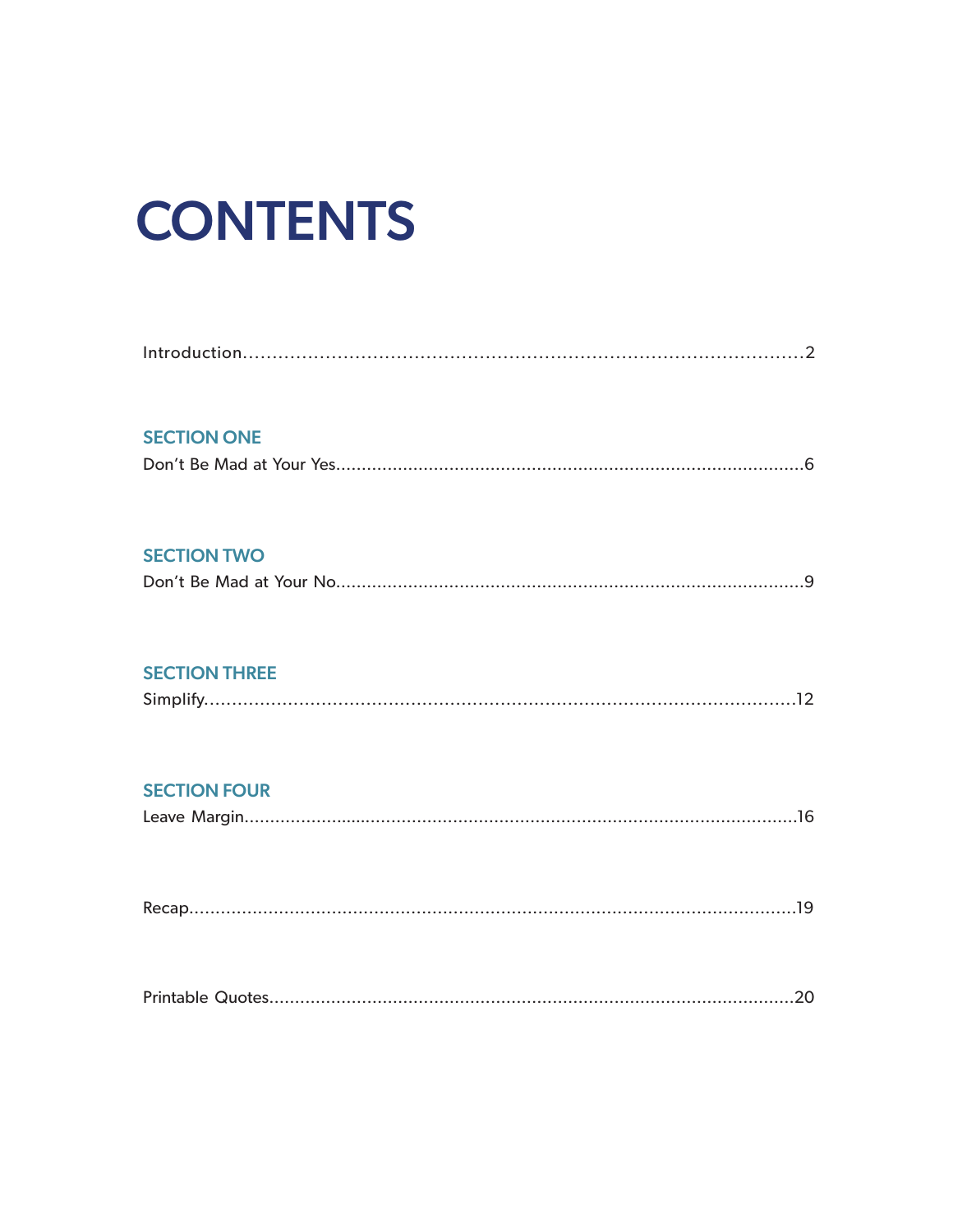# Introduction

Read Matthew 5:33-37

#### *"All you need to say is simply 'Yes' or 'No'; anything beyond this comes from the evil one." – Jesus, Matthew 5:37*

This passage, in context, is in a litany of segments where Jesus is addressing various dynamics. This particular verse is set at the end of a little piece I like to call "How to Handle Your Oath/Your Word." When we say yes or no to a request, we are, in a sense, giving our oath. I realize we use words like "promise" or "swear" to bring gravity to the commitment, but essentially every yes or no should simply be that.

There were two instances where this passage from Jesus' Sermon on the Mount became deeply applicable to me. Later, I would realize how consistently I struggled to simply let my yes be yes and my no be no.

The first moment was talking with a friend in my office. She was frustrated with her adult child's behavior, and yet, she was also supporting them in several ways. I listened carefully before responding, "Don't be mad at your yes." If you want to help someone, you should do so without strings attached and without later complaining about the very thing *you* chose to do.

Not even a few days later, I sat in my car angry over a bridal shower I was throwing. As I was explaining to my steering wheel that the bride-to-be was not being as considerate and grateful as I would have liked, I heard, "Don't be mad at your yes." (I love when God throws my own advice back at me.)

We get "mad at our yes" more often than we realize. We agree to go somewhere and then complain. We volunteer and then jump at reasons to bail. We have children and then get mad when they act like children. We give someone a gift or help them out and then get frustrated when their response doesn't meet our expectations. We say yes to a job and a paycheck but complain when it's work. We get on social media only to be shocked and upset at what people post. We made these choices, and I believe life has the potential to become way less frustrating when we learn not to be mad at our yes.

Don't be mad at your yes.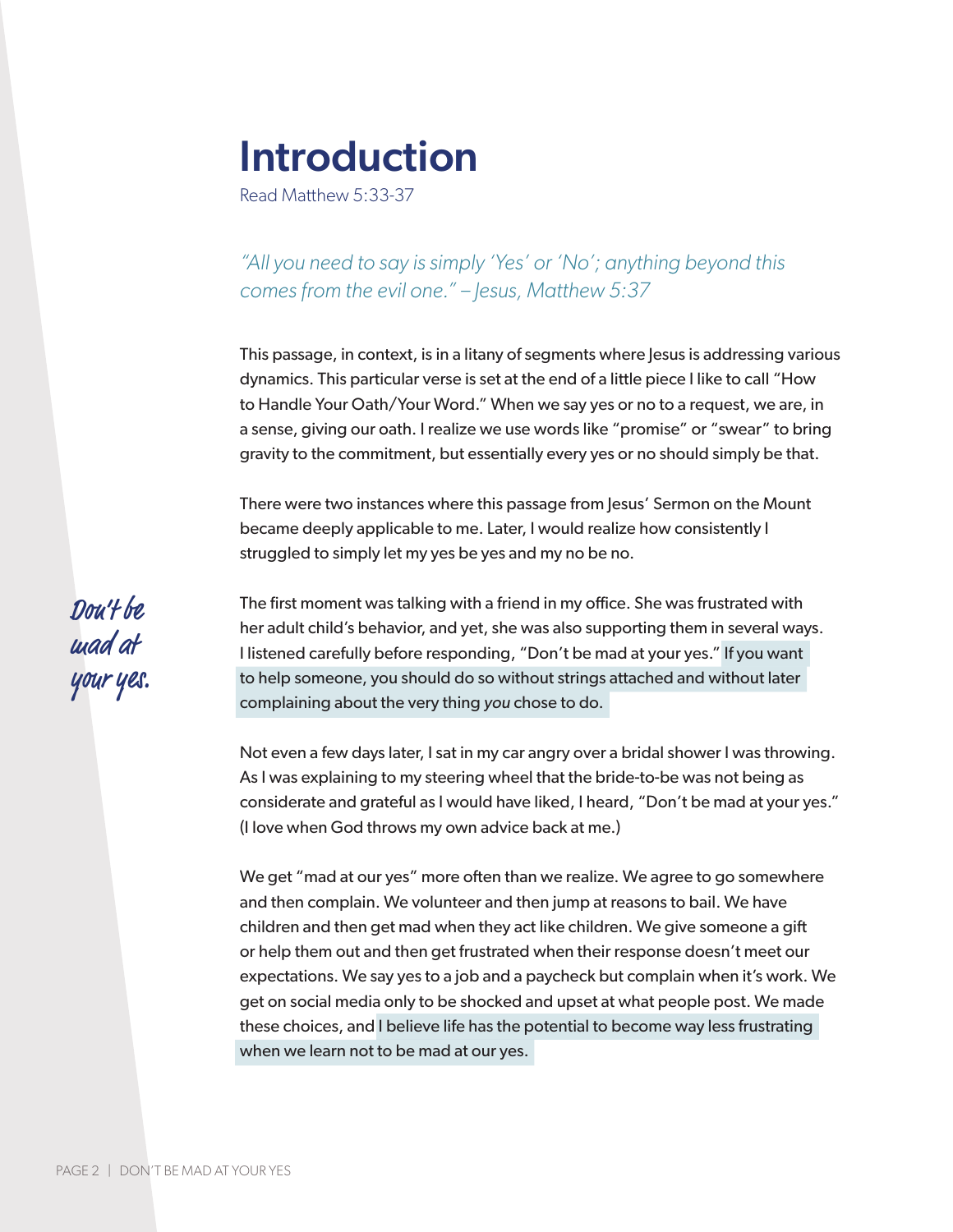## Introduction Reflection

1. When have you found yourself "mad at your yes?"

2. Are there certain people or relationships that are easier to say yes or no to? What makes those relationships easier?

3. Think of the last time you said no or yes. What was the feeling right after? Did you feel release or regret? Did you feel excitement or bitterness?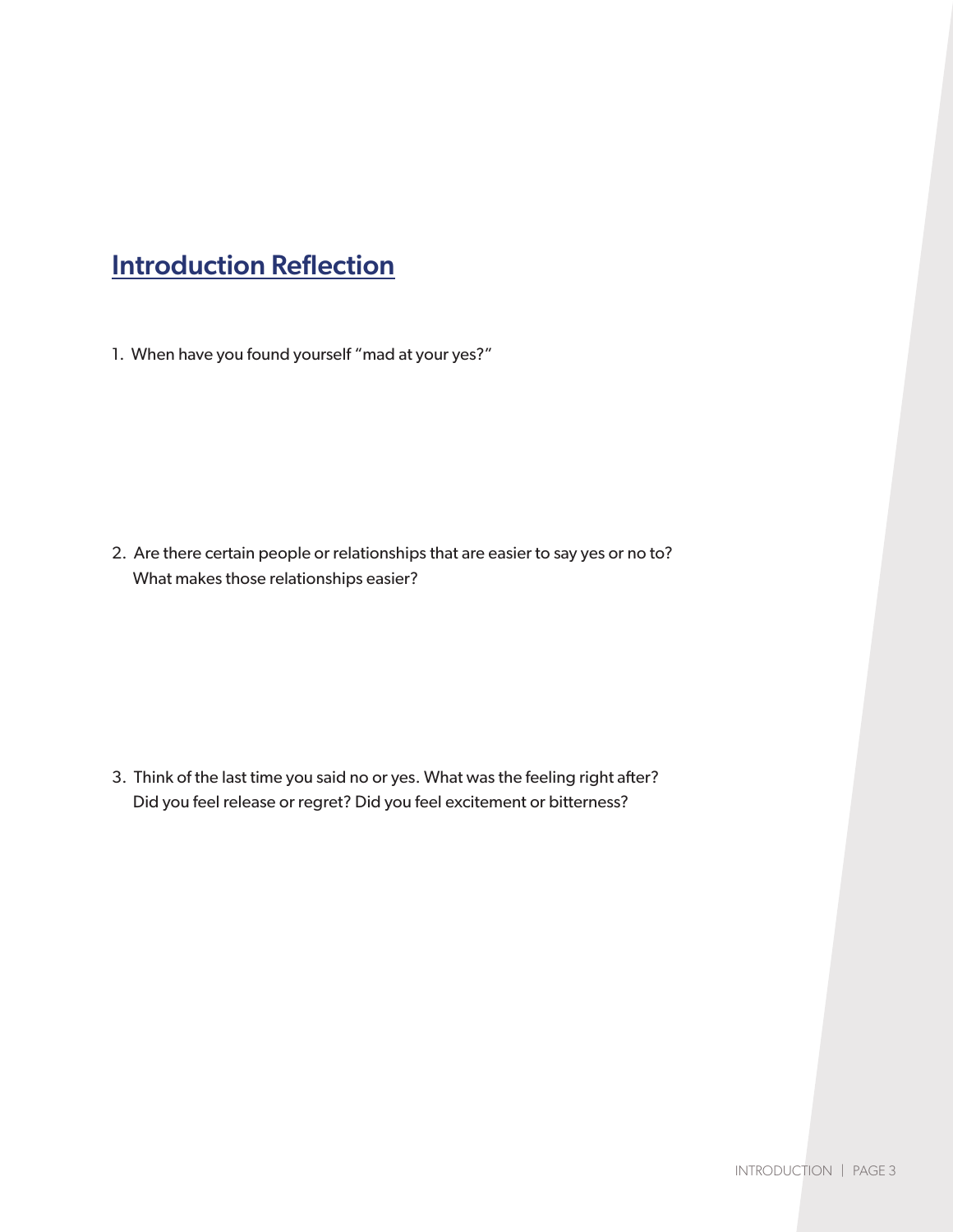## Introduction Reflection: "Cycles"

We all get irritated that we gave a yes or regret a no at some point. Sometimes we overcommit or we regret sharing the gift of our yes. We have all said, "Dang it! I wish I didn't say yes, to that!" It's more when we find ourselves angry, habitually complaining or allowing ourselves to be stuck in patterns of martyrdom that I think we need to step back and ask, "Am I being mad at my yes or no?" And by the way, if we don't like the direction our yeses or noes are taking us, we can change that. There may be some noes in your life that need to become yeses and vice versa.

The illustration below shows an example of one possible cycle we may find ourselves stuck in. Fill in the illustrations on the next page with your own cycles.

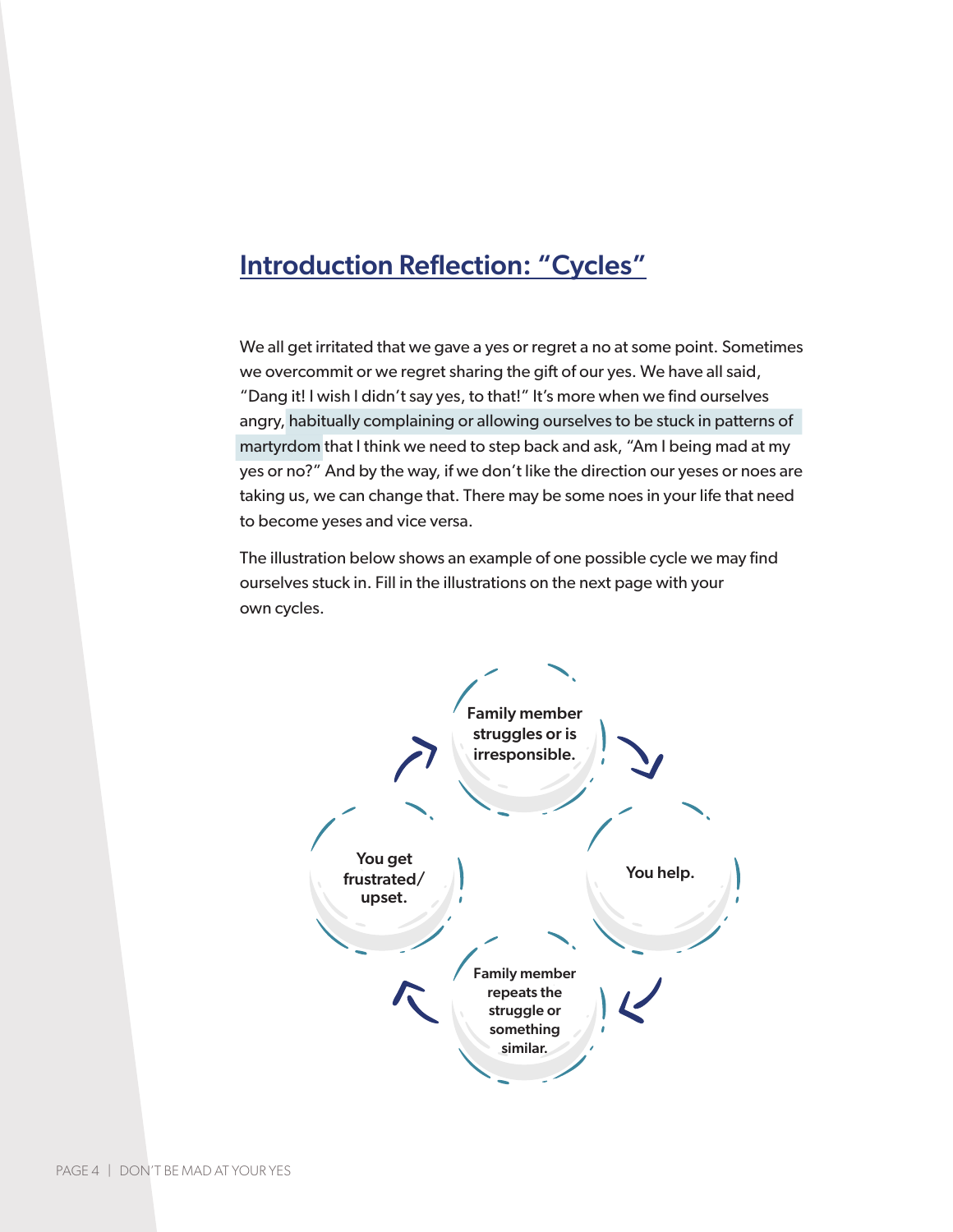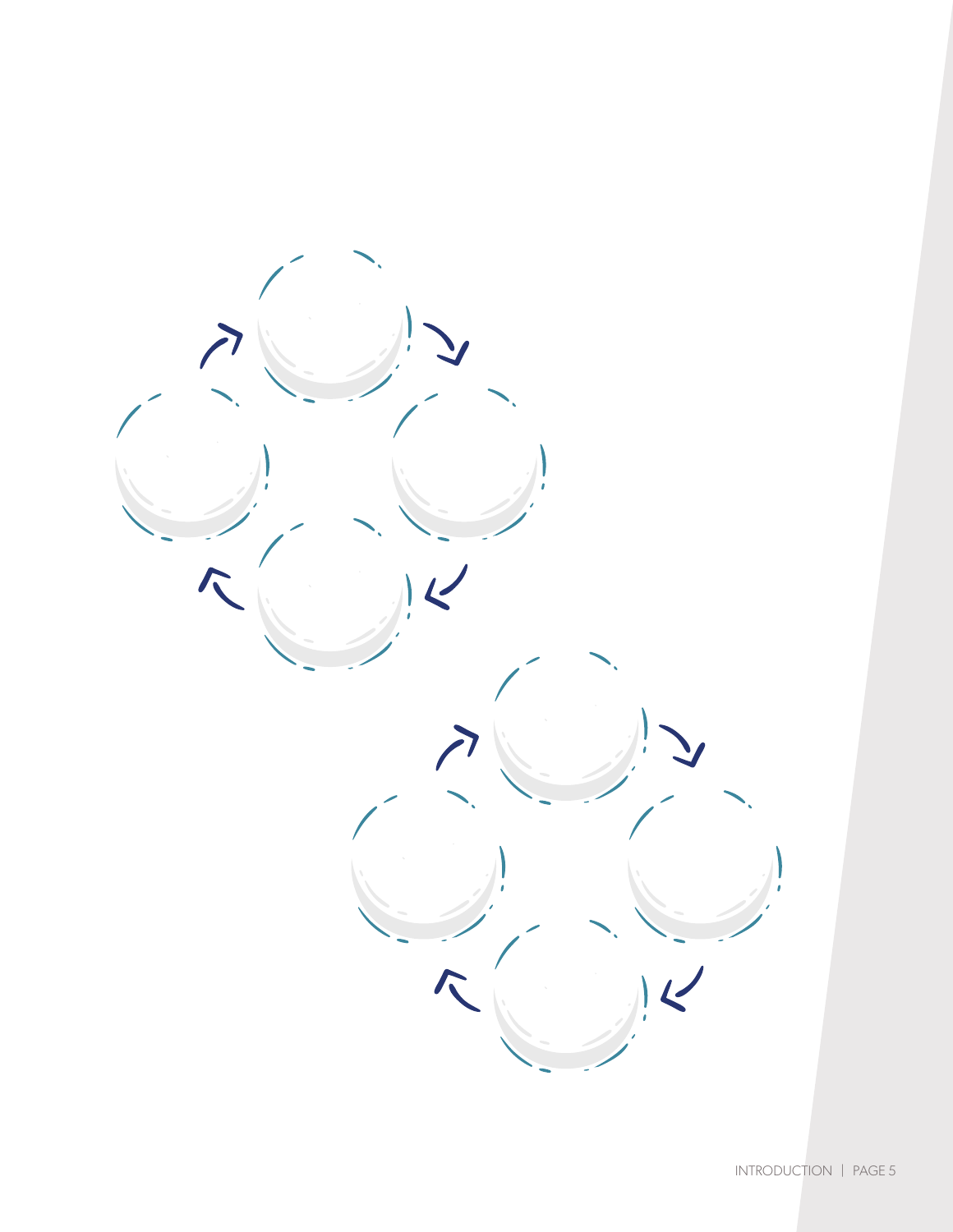# Don't Be Mad at Your Yes SECTION ONE

Read Luke 15:11-32, Matthew 20:1-6

Ever helped someone and they didn't return the favor?

Have you always had your own internal sense of right and wrong or what's fair?

Do you find yourself critical of others? Feeling like they are "getting away with something?"

Many of us are familiar with the story of the Prodigal Son. There are two sons. The younger one decides to ask for his inheritance early (lots of insulting layers within this request), and the other stays with his father, pressing into the family business (seemingly noble). The younger son crashes his life and prepares to return home to beg for a place in his father's home once again. As the younger son is rehearsing his speech, his father runs down the driveway to meet him, rejoicing that he is home. The older brother, still faithfully working, hears the news. Livid, he stands out on the front porch pouting as the celebration inside rolls on. Once again, the father seeks out his son, imploring him to come inside. I'm not sure if he ever did or not.

Jesus tells another story of a landowner who needs workers for his vineyard. He goes out early in the morning to find workers and offers them a day's wages. Later, he needs more help. He goes and gets more workers, and later again, right before closing time, he grabs a few more fellas for work. At the end of the day, he pays all of them the same. The guys who worked all day made the same amount of money as the ones who worked only at the end of the day.

Please, someone else see how crazy all this is.

I am an older brother/early vineyard worker. Which means I am often mad at my yes. And, like the older brother and the early workers, I question God about His idea of fair, often ending up "pouting on the front porch."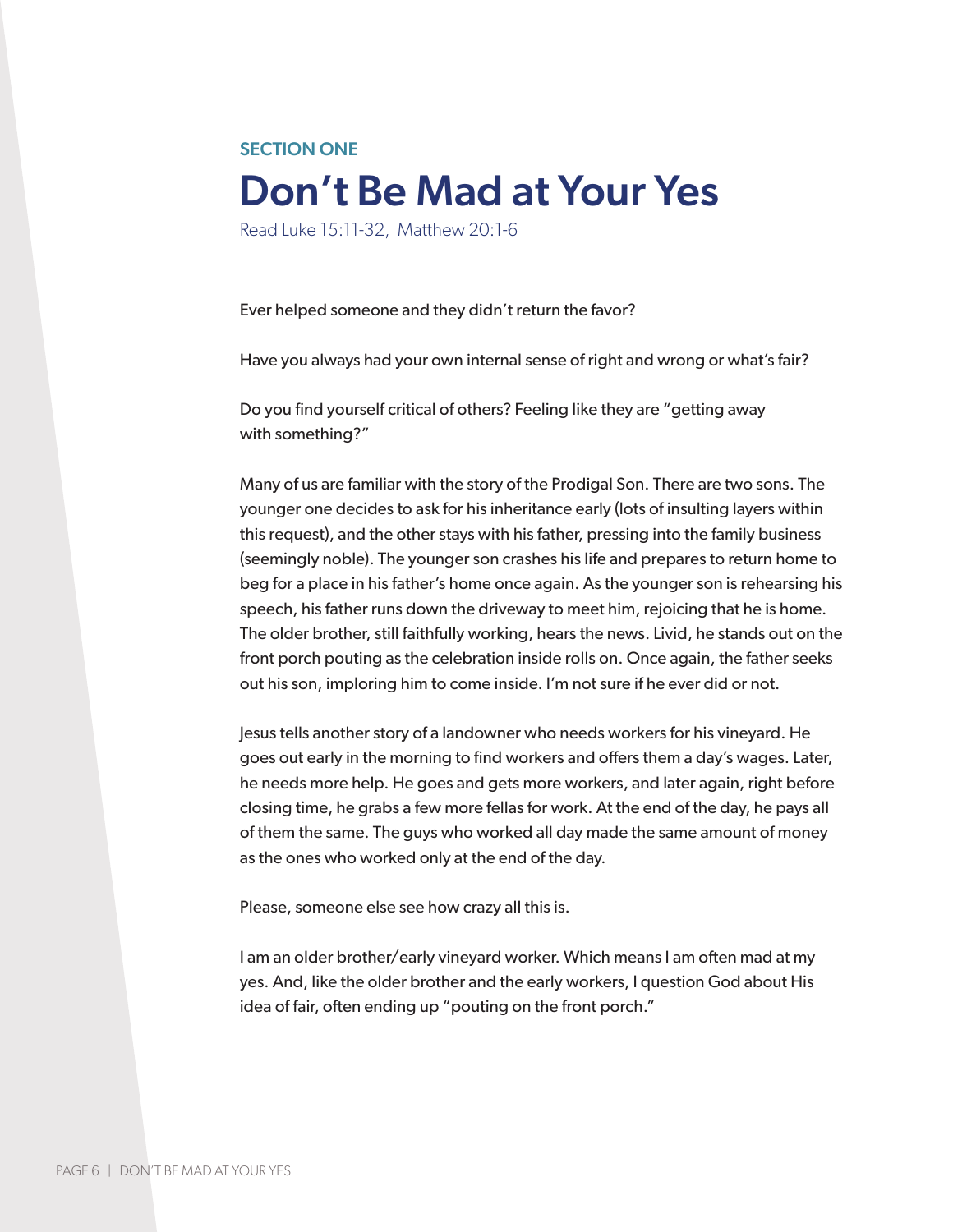One morning, I was venting about yet another "unfair" scenario in my life, and I related it to the parable of the two sons. My friend kindly made an observation. "Ya know, Jenn, the problem with being mad on the porch is ... you're missing the party."

I have missed so many "parties." I have carried a bad attitude, had my thoughts consumed and been divisive and bitter while life went on and parties happened. I can't tell you how many times I felt stuck in a crazy cycle of "that's not fair." But the reality is: I could have worked just the last hour. I could have squandered my life. Those just weren't the choices I made. Why am I mad? I said yes to something different.

A coworker made a jab at another coworker one day, "There goes Bob (not real name), leaving early again. Must be nice." I was new to the office and hadn't learned the culture quite yet, so I asked, "Is he not supposed to leave early? Do you have to stay until 6?" After a little stammering I asked, "So you could leave too … you just choose not to?"

The parent that helps their adult child that I mentioned earlier—I shared with them that I totally understood why they helped so much. It wasn't really about their child, but more that they didn't want their grandchild to go without. And while I could make a case that enabling is a terrible long-term plan, the reality was, if she felt strongly she needed to give money or time so her grandchild could have and do certain things, then she didn't have to justify that choice to me. But she also shouldn't punish her daughter. This pattern in their relationship had lasted years. The daughter found herself in a tight spot, mom rescued, vowing "not next time," and repeat, repeat, repeat. At any point, either of them could stop the cycle. When we are in a repeat pattern of frustration, we need to examine our yes and no in the scenario. If we choose to work all day or just the last hour, if we leave home and beg to return or we faithfully remain in the field, we have to accept our yes or no, and we have to accept others' choices as well.

Why am I mad? I said yes to something different.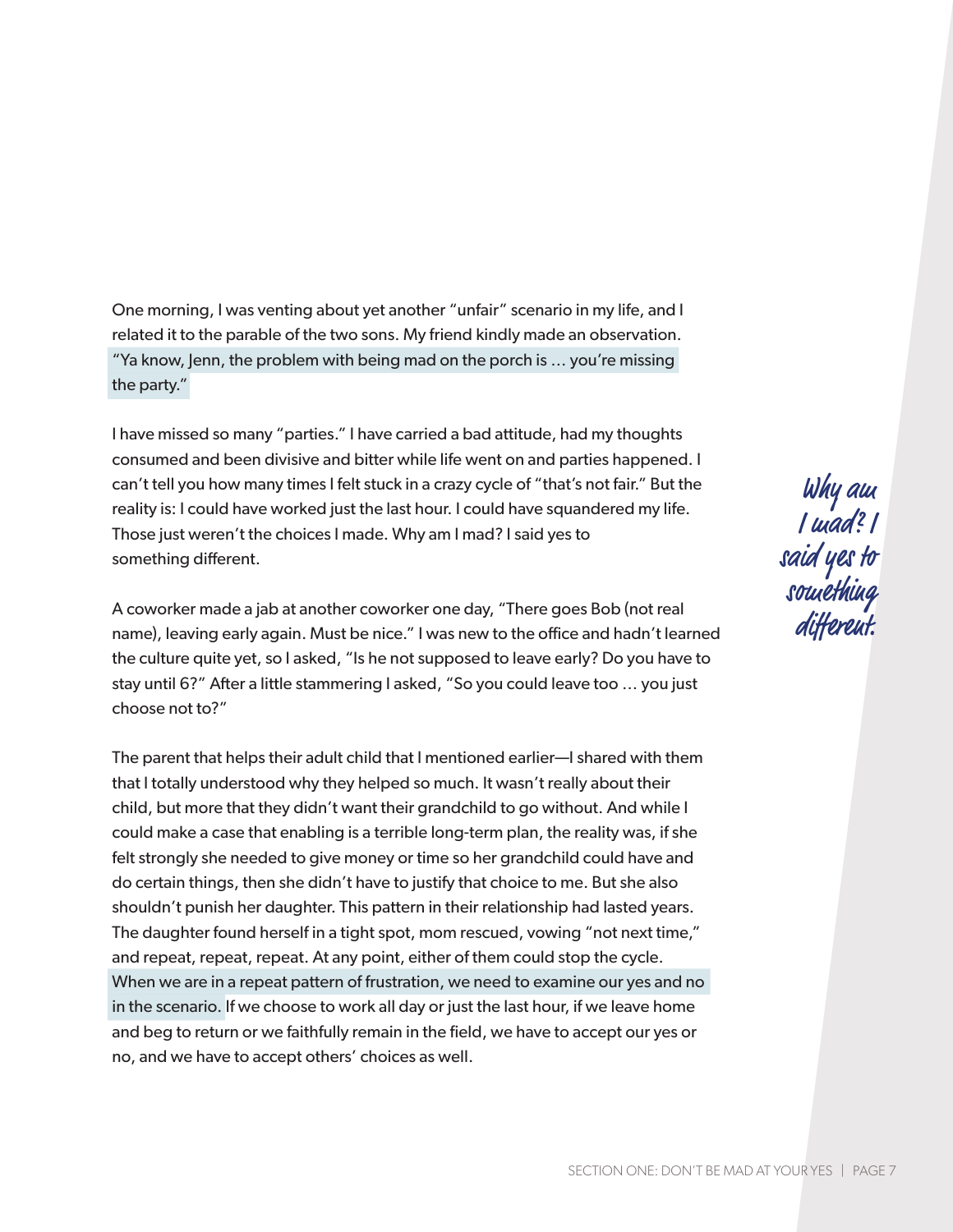#### Section One Reflection

1. Have you "missed any parties" because you were frustrated that someone was "getting away with something?"

2. Are you holding on to bitterness or resentment toward someone because you can't own your yes?

3. How do you typically respond when something that's "not fair" happens? When someone does not get "what they deserve?"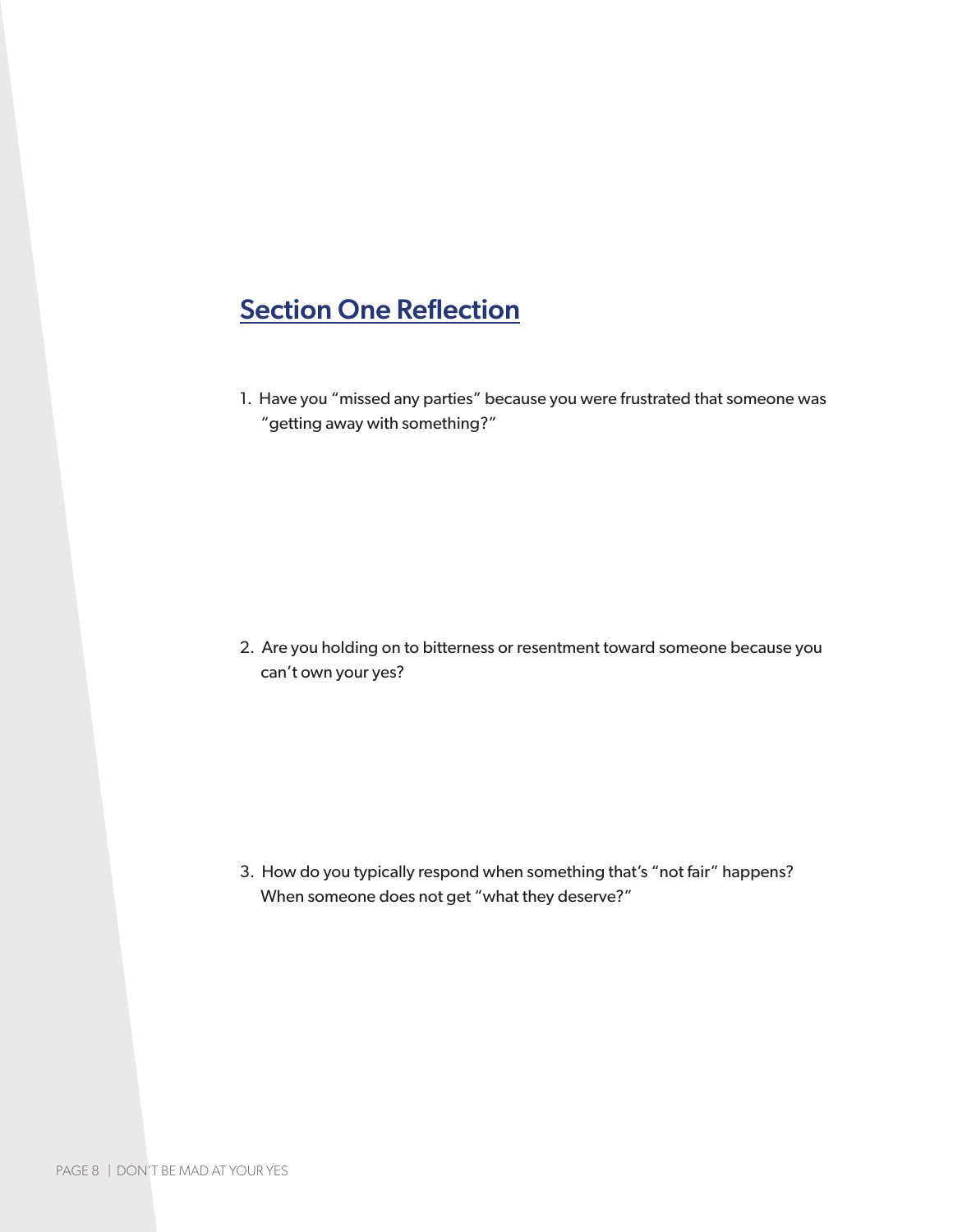#### SECTION TWO

# Don't Be Mad at Your No

Read Phillippians 2:12-18 *(A good reminder about watiching our attitude.)*

I love that Jesus makes sure to include either yes or no in his advice on making commitments. I think we too often get this image of Christianity as a never-ending series of yeses. God gave us options for a reason. In fact, humanity gets options right out of the gate.

God is the original designer of "Eat This, Not That." He gives us choices because that is the only true path toward love and freedom. A forced yes or no has very little power, but a chosen commitment, that packs a punch.

Just as we can end up frustrated by our yes, we can also be angry at our no.

We complain about not having friends, but we find excuses to not invest in others. We say no to investing in our marriage and then wonder why it's not vibrant. We say no to getting up and exercising and then wonder why we can't drop some weight. We go to churches and whine about "not being fed," but we don't take the time to feed ourselves. Again, choices we make.

Being a pastor is nothing like I thought it would be. It's this weird space of counselor, motivational speaker, life coach, event planner, scholar, theologian, healer, social coordinator, project manager … I could keep going. It's an odd job. In ministry, there is a list of conversations you end up having often, and one item on that list goes something like this:

"I haven't been to small group in three weeks, and not one person has called me."

Another might be:

"I keep seeing people grabbing coffee or hanging out, and I am never invited. This church isn't very friendly."

Chocies are the only true path toward love and freedom.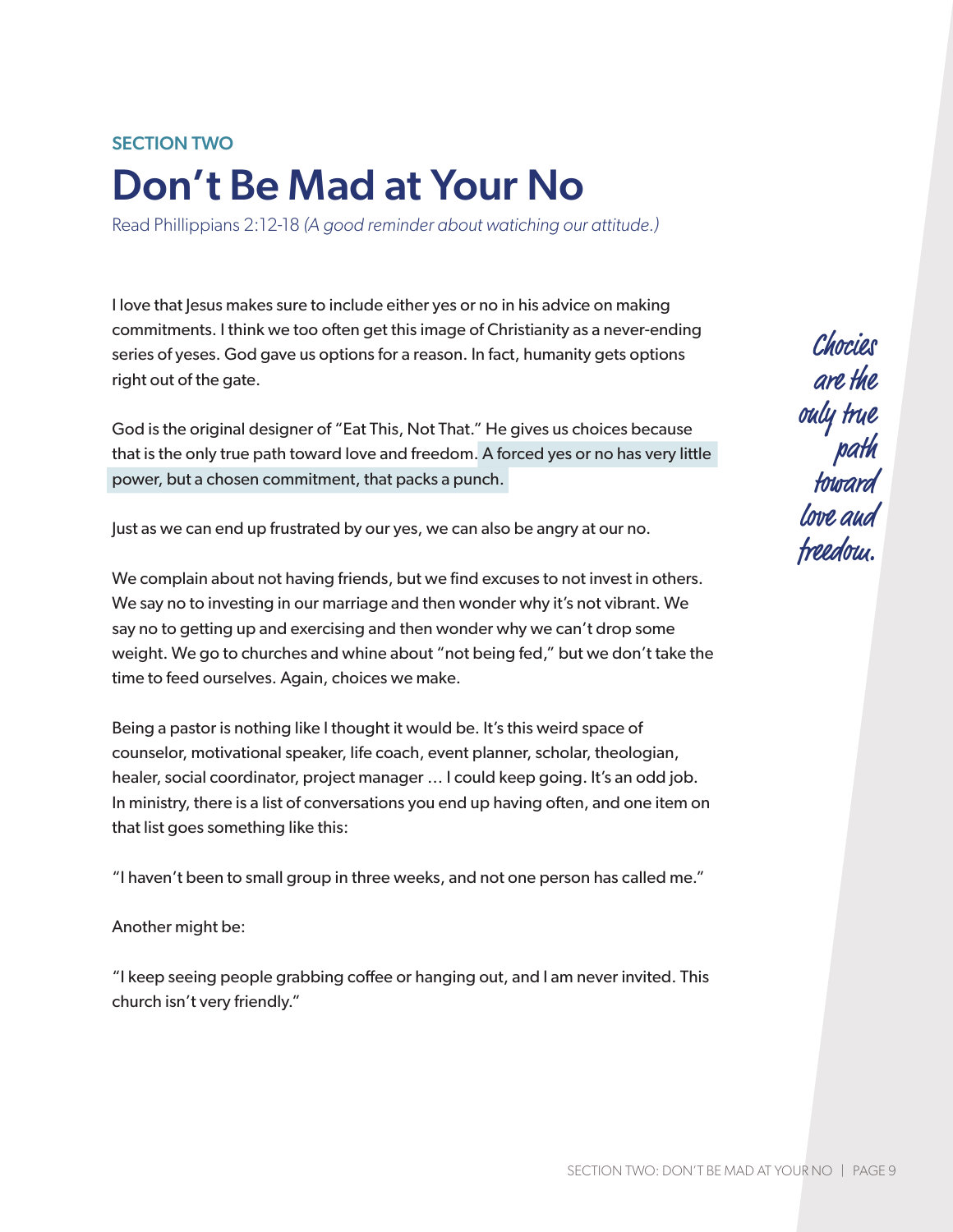Early in ministry, I felt a pressure to "fix" these situations, but I noticed over time the same conversations would often take place with the same people. I noticed something else, too. I started to ask some clarifying questions.

"Have you reached out to anyone in your group?"

"Have you invited anyone to coffee?"

We all want to be seen, noticed and thought of, but sometimes we want those things without being willing to see, notice or think of others. This is when we are mad at our no. We don't volunteer. We don't reach out. We don't accept invitations. We don't extend invitations. We don't do these things for many reasons (mostly fear and insecurity), but at the end of the day, that is our no, so it's ours to own. We want to be on the guest list without ever being the host. We want to be "in the know" without actually being "known."

Just like with our yes, we need to be observant of our no.

Just like with our yes, we need to be observant of our no.

No to quality time with our children has implications. No to counseling when our marriage is in trouble might be a missed opportunity. There are good noes, too. No to that temptation can move us one step forward rather than another repeat step back. No to chasing a title or paycheck may ultimately lead to true fulfillment.

When Jesus says, " 'Yes' or 'No'; anything beyond this comes from the evil one," He is reminding us that these two words are powerful tools. It's not considering the stuff "beyond" them that can result in dysfunction.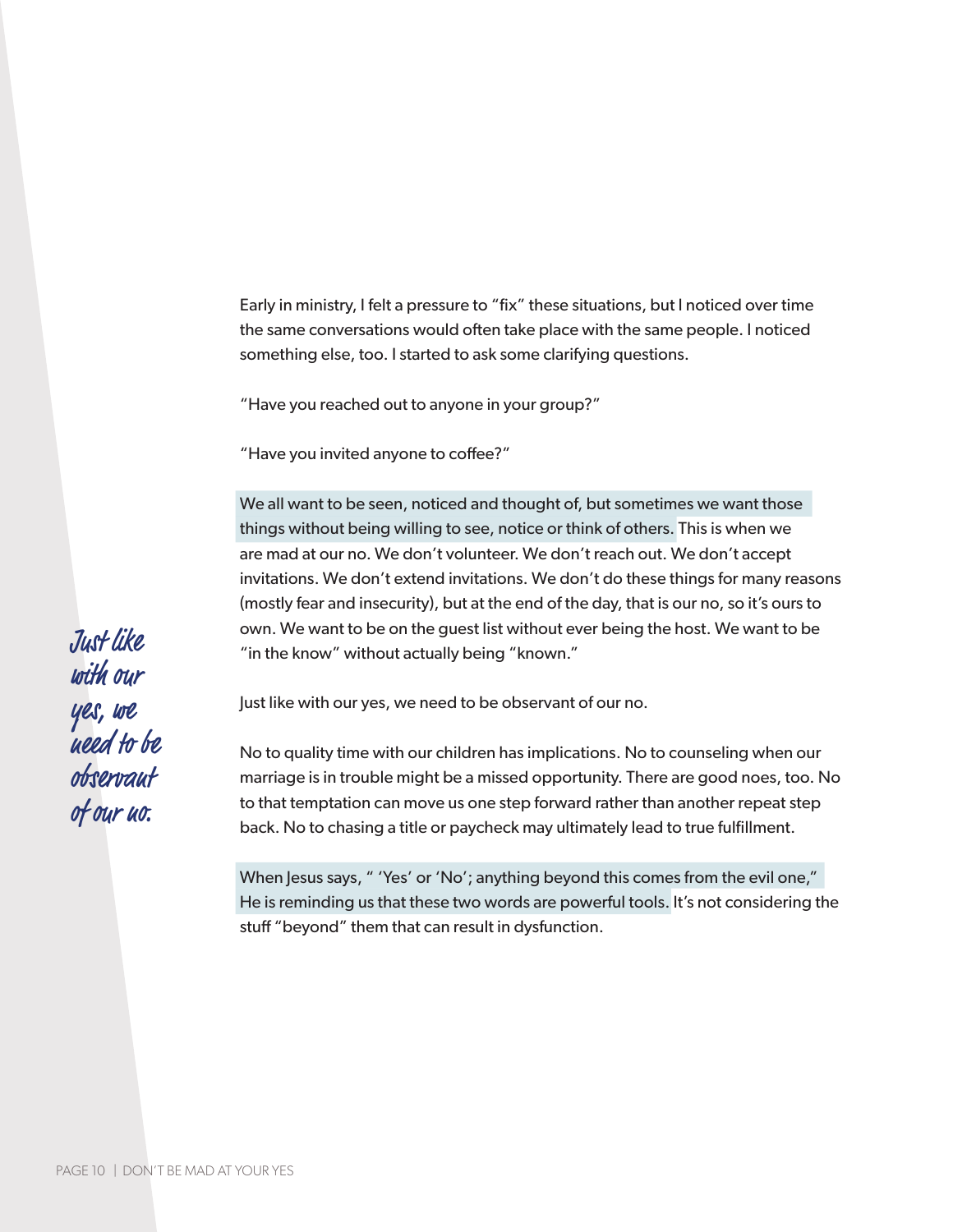## **Section Two Reflection**

1. When have you found yourself "mad at your no?"

2. Have you ever caught yourself expecting something of someone you weren't willing to give or do yourself? How did you resolve this internal conflict?

3. How good are you at pausing to think before you give a yes or no?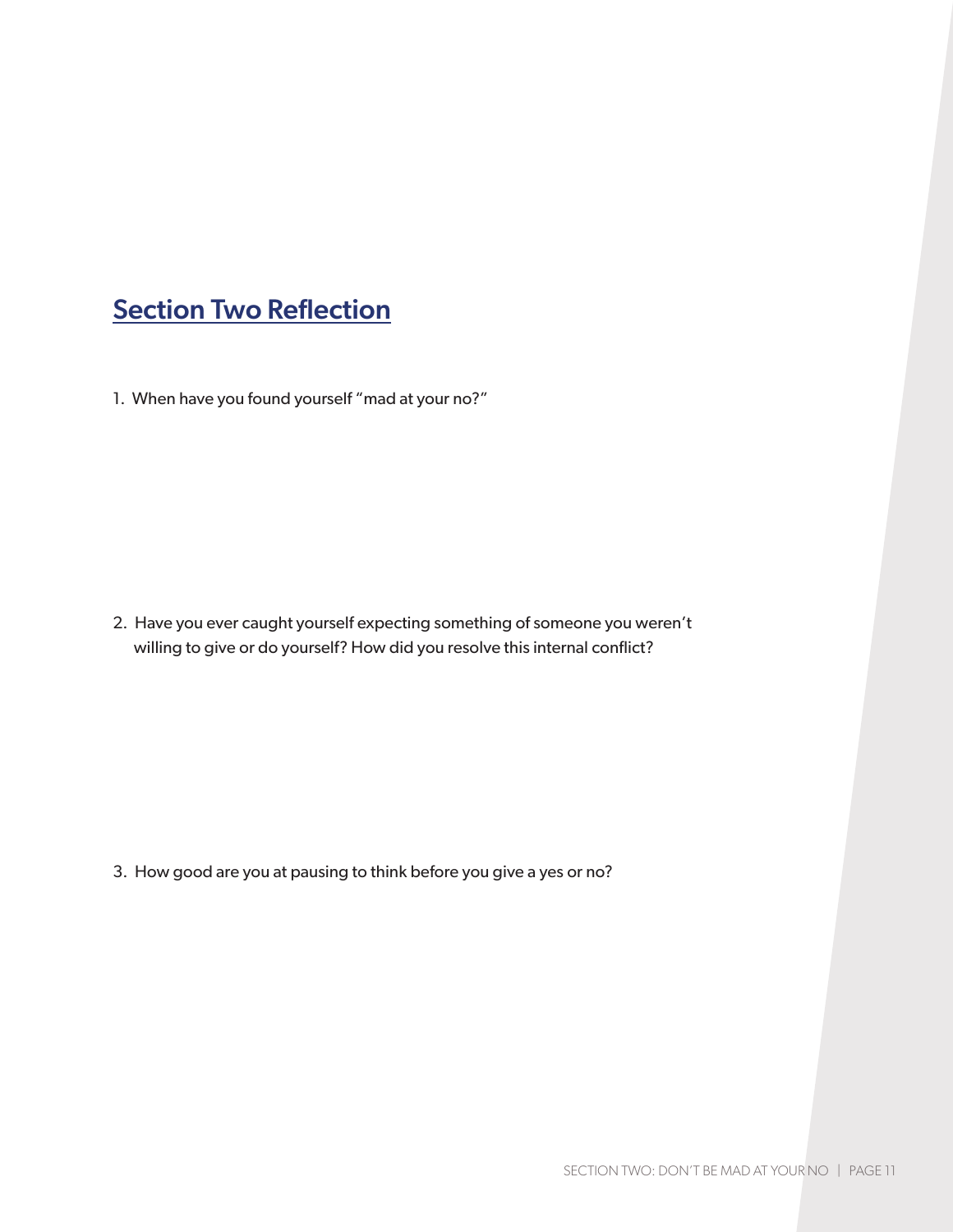# **Simplify** Read James 1:19-20, Proverbs 17:27 *(More good reminders.)* SECTION THREE

#### *"All you need to say is simply 'Yes' or 'No'." (Matthew 5:37)*

It sounds so easy, right? Just say yes or no. Don't worry about how it will be received. Don't fret about possible missed moments or opportunities. Don't project how others will feel or what they might say about you. Just simply say yes or no and carry on.

It's not that easy. Let's look at a few tactics that might help.

- 1. Slow down.
- 2. Speak clearly.
- 3. Stay in tune.

Slow down.

When my boys were little, I caught myself yelling more than I would have liked, and it would escalate quickly. One time, for whatever reason, I noticed I wasn't giving them any time to respond. I would request, "Stop," and a millisecond later, "Stop," another fraction of a second, "STop. STOp. STOP!" I went from 0 to 60. I needed to slow down. So, I tried this thing. I would ask them to stop (or whatever the request was at the moment), and I would slowly count to 10 internally. You know what happened, right? Most of the time they would do what I asked, or sometimes I would realize they didn't actually hear me the first time. But when I could remember to slow down, and it wasn't every time, it made all the difference in our home.

The problem is, we aren't in a culture that prizes slowing down. Slowing down is a difficult habit for most of us. Let's think through this, though. What would happen if you waited two minutes before posting that comment on social media? What's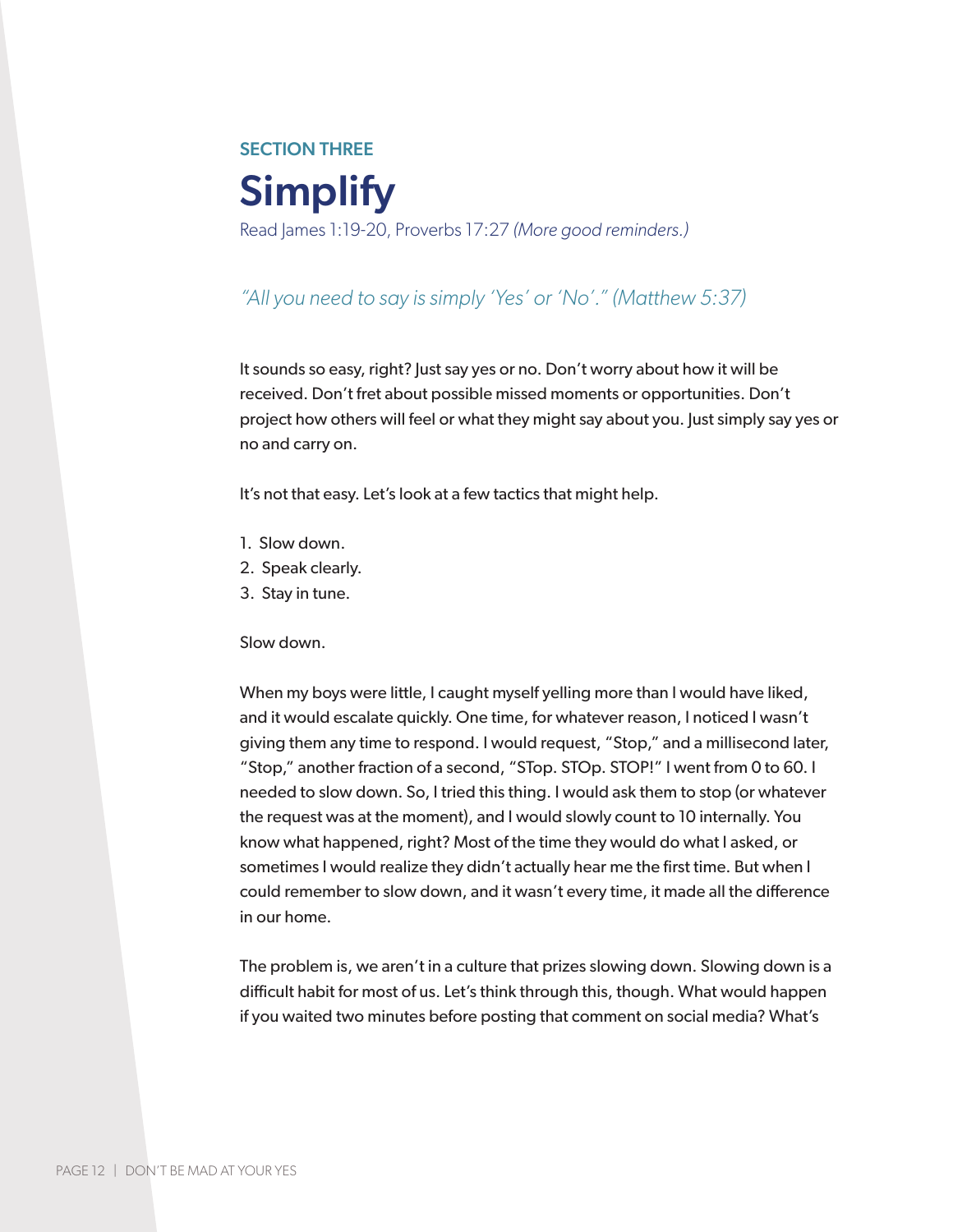the worst that could happen if you thought through that email response for just five more minutes? Before you say yes or no, think about it. What are you committing to? What does availability in your schedule really look like? Is this a yes or no you will feel good about tomorrow? Of course, we will all have a yes or no that we will wish we could take back from time to time but slowing down our thought process before we respond will ensure that is way less often the case.

Speak clearly.

"Simply 'Yes' or 'No.' "

I love that Jesus uses the clarifying word "simply" here. If we have to rationalize, justify or share a million caveats to our yes or no, that might be a red flag. Obviously, if our boss asks us to do something, and we say no, he might expect an explanation, but more of what I've observed is our fear-based addendums we attach to these two words.

Explanations are a courtesy, but they are not a requirement, nor do they provide some magical defense from others' reactions. Yes, we can take that concept too far and build up walls of refusal to explain poor behavior—walking around with an "I don't owe you an explanation" chip on our shoulder—but we can also find ourselves pre-apologizing for both a reaction we have yet to receive or a rationale we should have already thought through and owned.

Keep your yes or no simple and honest.

Stay in tune.

No one on this planet can guide you through every situation with a perfect yes or no plan. Not all scenarios are black and white and simple enough for the yes or no

Keep your yes or no simple and honest.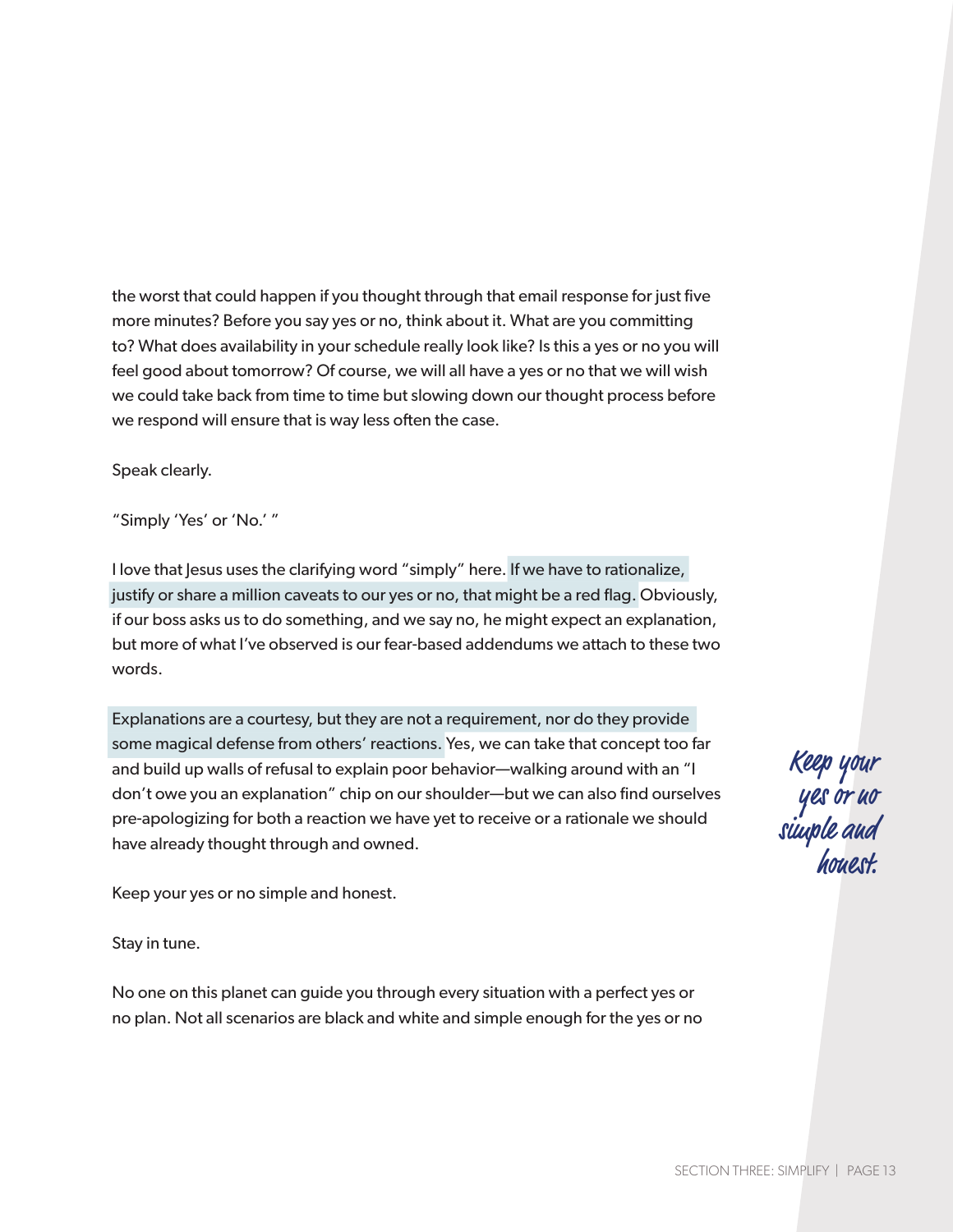decision to stand out clearly. I'm not sure this isn't a part of life's design. Navigating the whats and whens of yeses and noes seems like it would be best done with a guide that has a vantage point of … let's say … all creation.

I do not exist in a vacuum. I am not alone. I can seek counsel for my decisionmaking from wise friends and mentors, and most importantly I have access to God. Take time to pray, journal, be still or take a walk. We have to find ways to make sure we are staying tuned in to the Spirit within you. He has lots to say.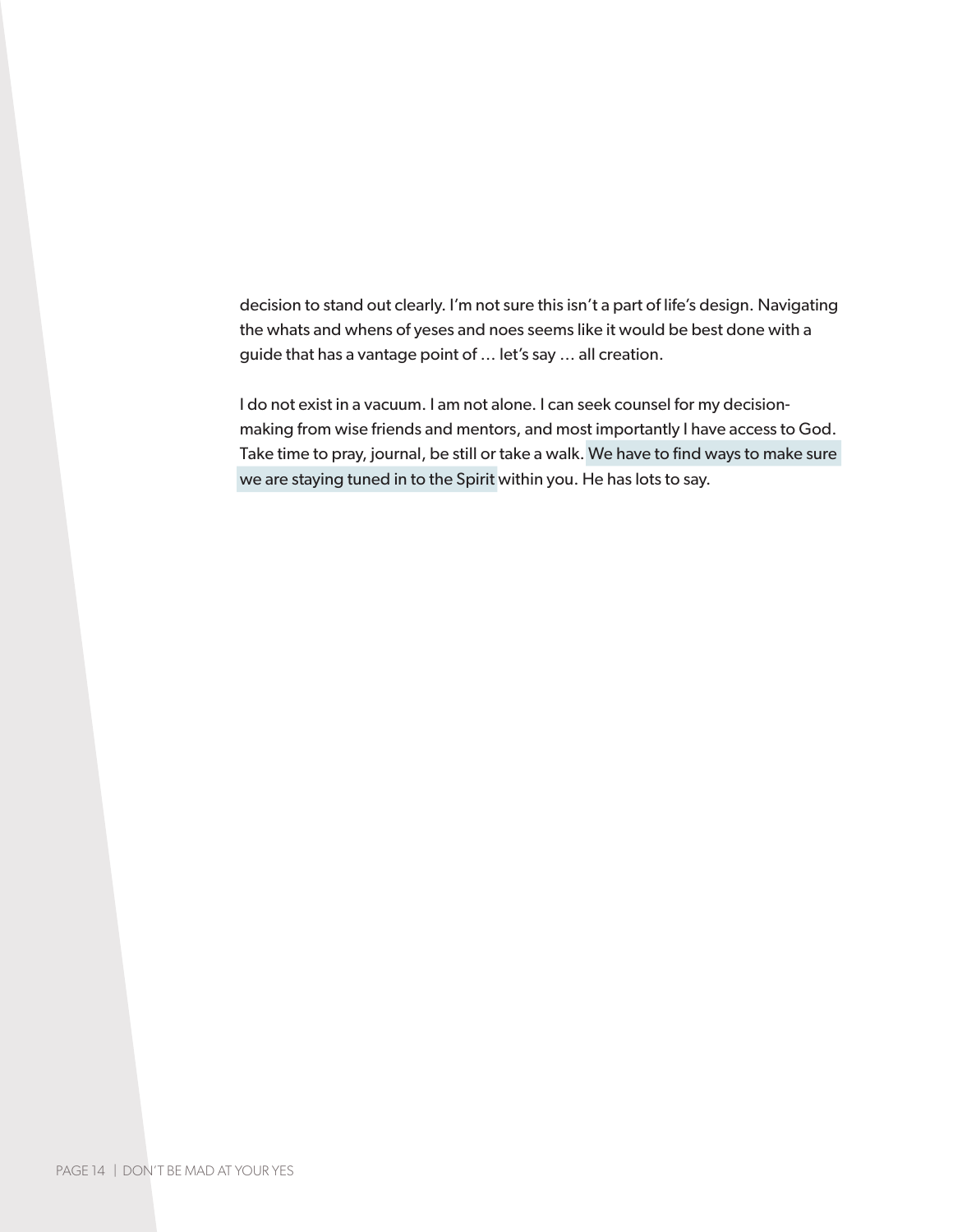## **Section Three Reflection**

1. What keeps you from "slowing down?"

2. What keeps you from "speaking clearly?"

3. What keeps you from "staying tuned in?"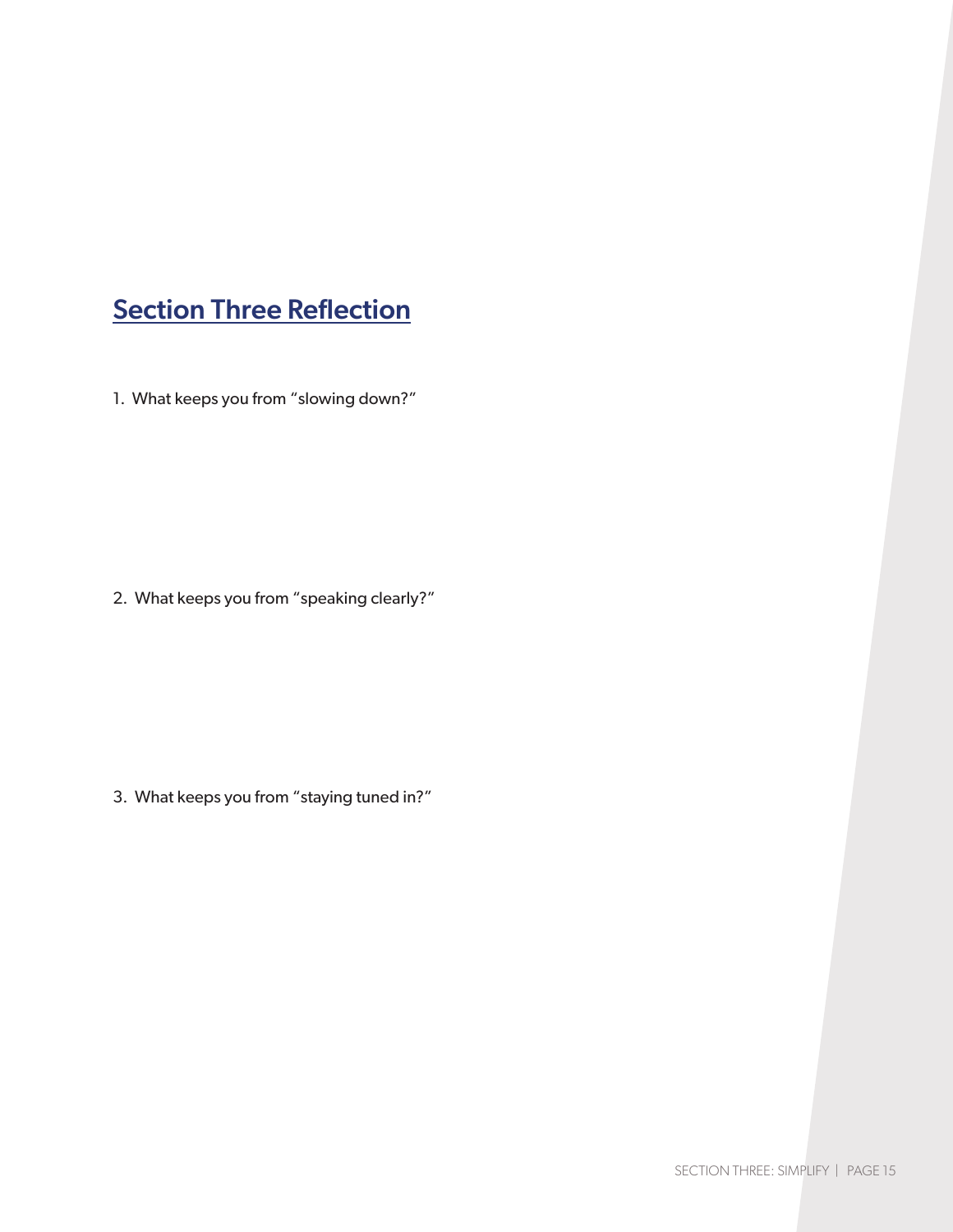#### SECTION FOUR

# Leave Margin

Read Leviticus 23:22, Deuteronomy 24:19

There is a principle mapped out in the Hebrew Bible:

"'When you reap the harvest of your land, do not reap to the very edges of your field or gather the gleanings of your harvest. Leave them for the poor and for the foreigner residing among you. I am the LORD your God.'" Leviticus 23:22

"When you are harvesting in your field and you overlook a sheaf, do not go back to get it. Leave it for the foreigner, the fatherless and the widow, so that the LORD your God may bless you in all the work of your hands." Deuteronomy 24:19

This idea of "leaving margin" is foundational in making sure you have space within your resources to help others. However, for me, it also applies to our time.

Time is an amazing equalizer. It's guaranteed to none of us, and no one can control it. When I am not mindful of my time, I often end up mad at my yes.

Just the other day, I was requested to attend a meeting for work. I work part-time. The decision to work part-time was very intentional. I also have terrible work boundaries. The request for the 7:30 a.m. meeting was something I could do. I was physically capable of attending that meeting. However, as I moved my finger over the screen to RSVP yes, I paused. Yes, I can do this, but is this the highest and best use of my time? More importantly, I'm already irritated I got the request. Will I be more irritated if I shuffle around my morning routine for a meeting that is less than urgent for my role?

If I say yes to something, it requires saying no to something else; that could be time with family, time with friends, the disruption of a routine or even just me-time. These things are totally fine to rearrange, postpone or adjust, but make that a habit and we are in trouble, because these things are not okay to neglect all together.

If I say yes to something, it requires saying no to something else.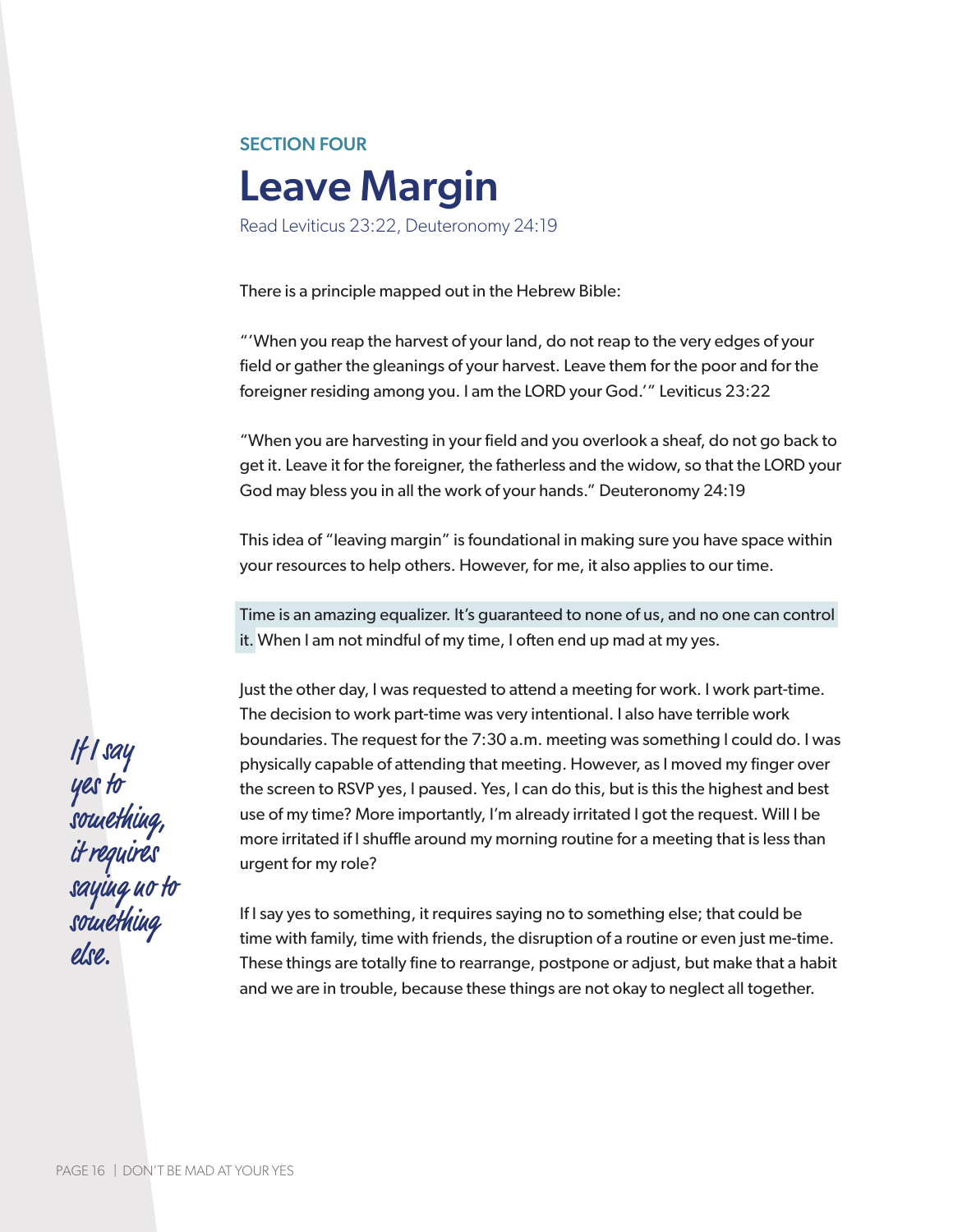I never want to put myself in a position where I have no margin in my schedule. I have to be mindful, or I will allow others to creep in on my field, forcing their schedules and agendas on my land. The only thing that grows in those plots are weeds of bitterness, when margins are intended for God to guide us toward generosity and divine interruptions. We complain about not having enough time as if our yes and no cannot provide proper fencing. We don't get to blame others for our poor boundaries.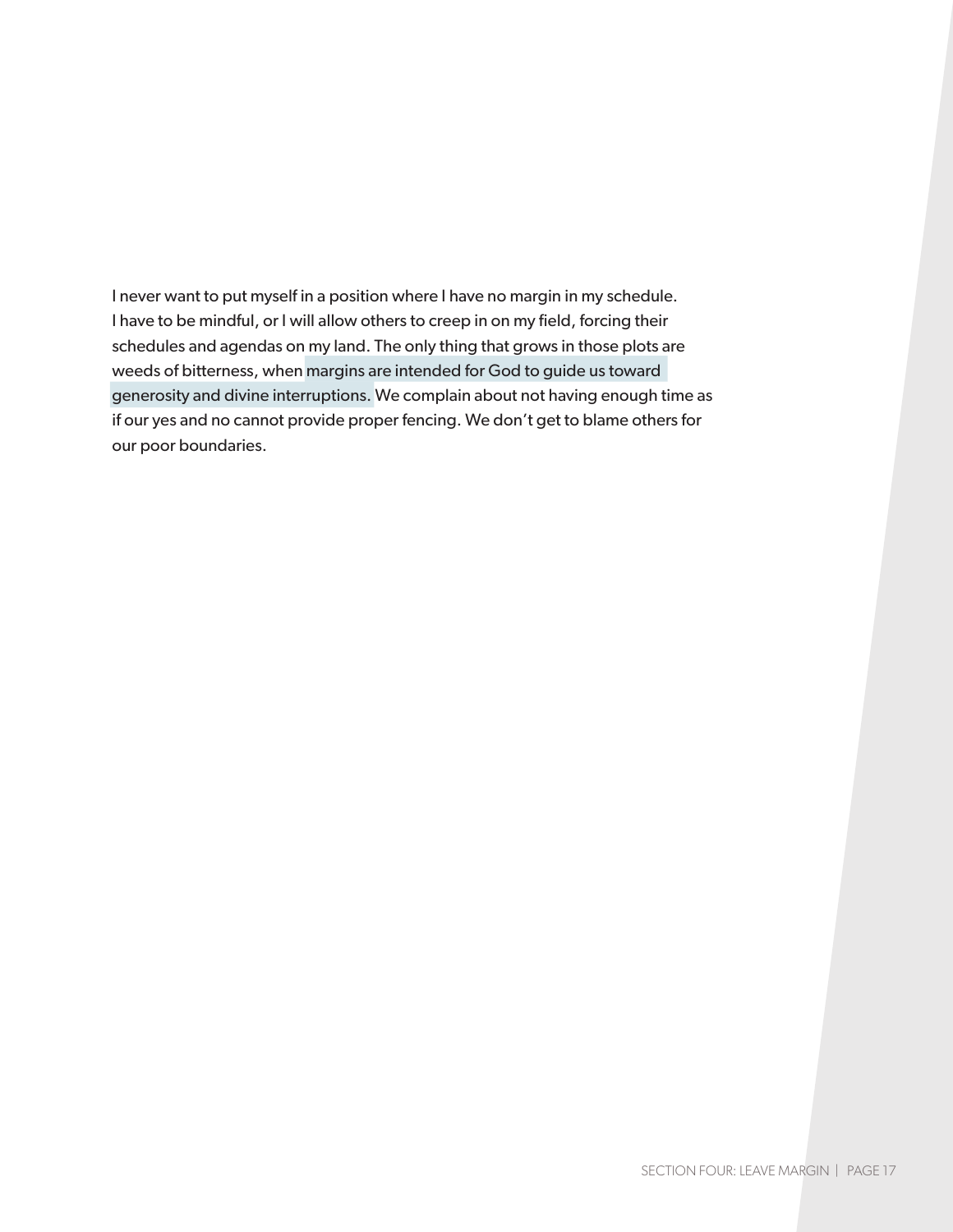### **Section Four Reflection**

1. How intentional are you in managing your time well? How intentional are you with creating "margin" in your daily routine?

2. Do you feel like you leave space in your life for others, or are you driven by outside schedules and to-do lists?

3. How do you typically respond to opportunities to be generous with your time or gifts? How do you typically respond to being interrupted by unexpected circumstances?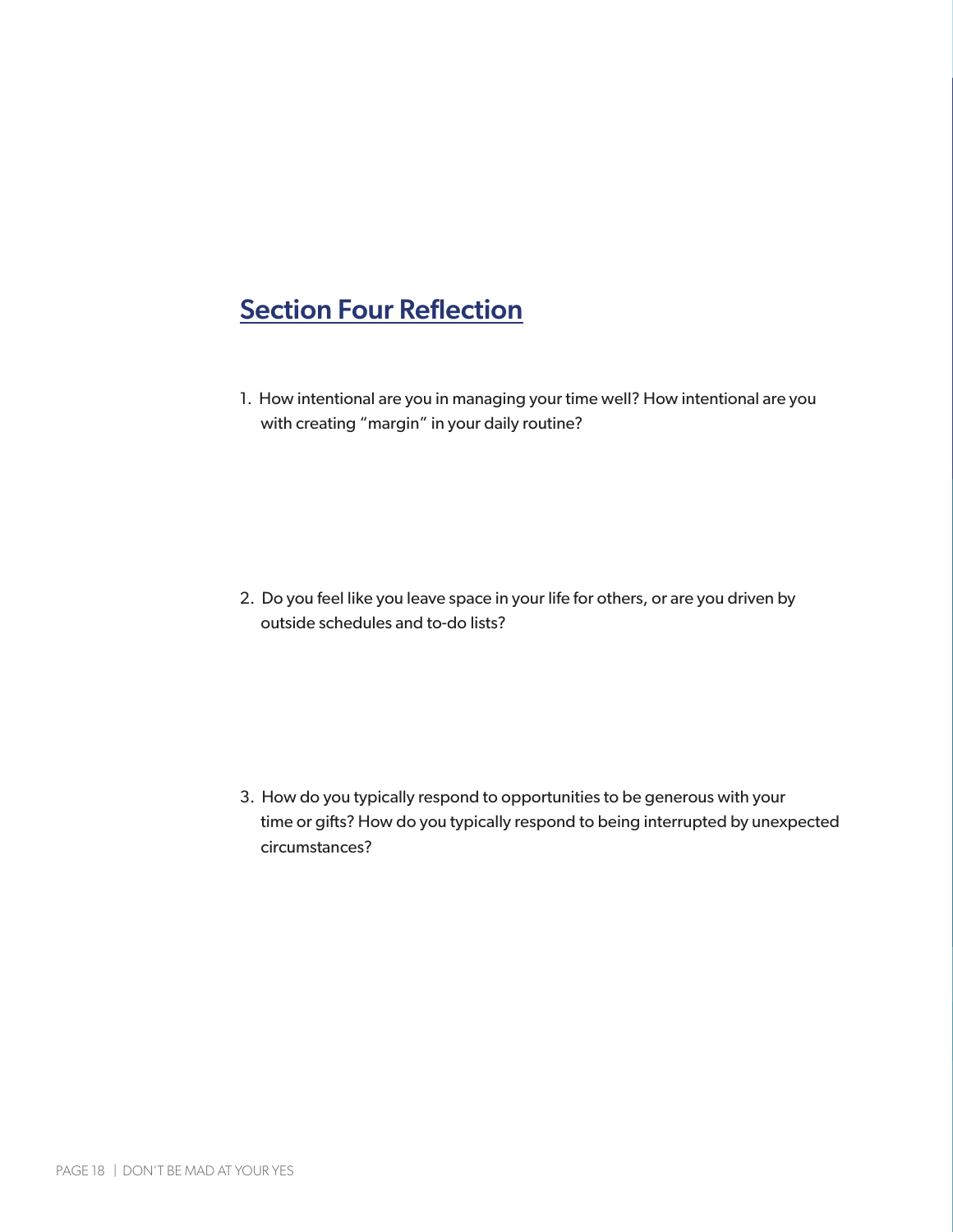# TO RECAP:

\* Don't be mad at your yes.

\* Don't be mad at your no.

\* Slow down.

\* Speak clear.

\* Stay tuned-in.

\* Carefully guard the time margin around your fields.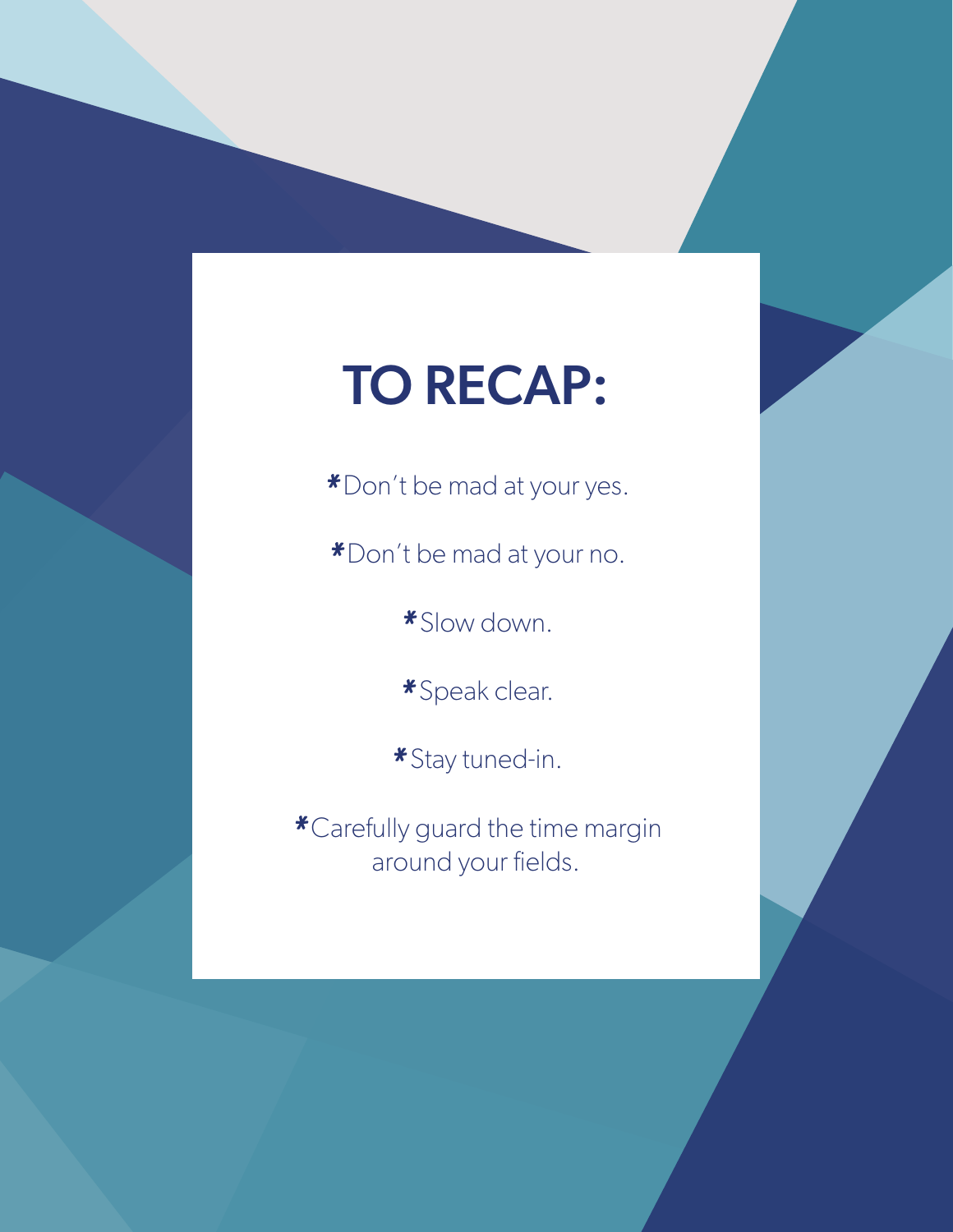

Keep your yes or no simple and honest.

jennifermazzola.com

jennifel

"All you need to say is simply 'Yes' or 'No;'" Matthew 5:37

jennifermazzola.com

**jennifel** 

Don't be mad at your yes.

jennifermazzola.com

jennifel

"Do everything without grumbling or arguing." Philippians 2:14

jennifermazzola.com